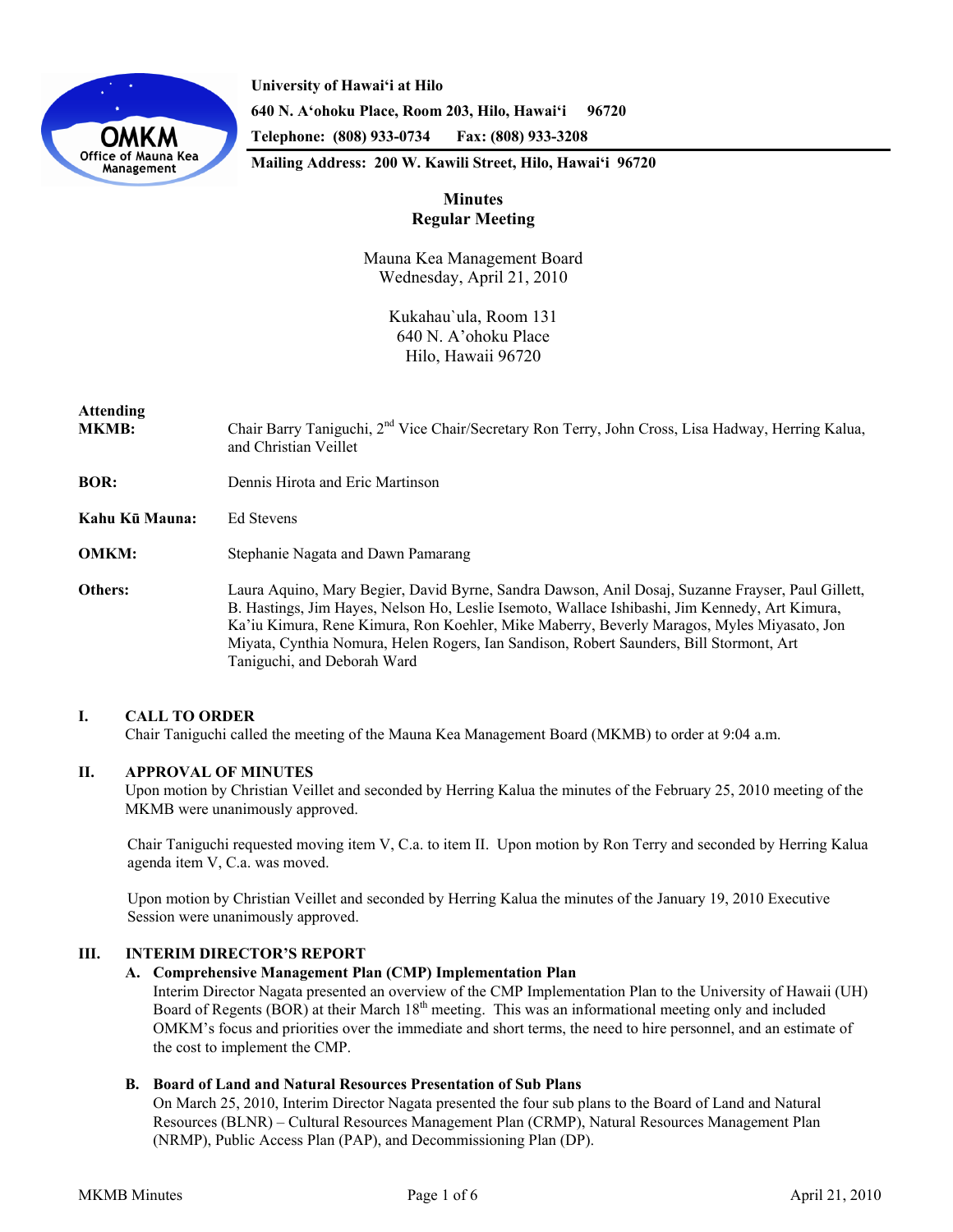Sam Lemmo, administrator for the Office of Conservation and Coastal Lands of the Department of Land and Natural Resources (DLNR) presented his report. He reported that UH has complied with the requirements of the conditions placed on the approval of the CMP. He stated that the plans are a starting point and being that they are adaptive they will be modified as conditions change. DLNR staff recommended approval of the plans.

The members of the BLNR expressed concern that it would take considerable amount of time to do rule making. The BLNR unanimously approved all four sub plans with the condition that at the second annual report to the BLNR UH is to show demonstrated progress in the development of administrative rules. In addition the BLNR approved the project review flowcharts and accepted the BOR's delegation of the CMP implementation to UH Hilo, OMKM and MKMB.

# **C. Board of Land and Natural Resources Annual Report**

 On April 8, 2010 OMKM presented, as required by the BLNR when they approved the CMP, in writing and in person the status of the development of the four sub plans and development of the CMP management actions. The report included a summary of the management actions that have been completed, those that are currently being implemented, and a summary of the CMP implementation priorities that will incorporate many of the remaining CMP actions.

#### **D. Mauna Kea Observatories Support Services (MKSS)**

Ron Koehler will be retiring as General Manger of the MKSS. His last day is June 1<sup>st</sup>. UH has begun its recruitment process. Mr. Koehler has been with MKSS since 1992.

# **IV. KAHU KŪ MAUNA COUNCIL (KKMC)**

No report.

#### **V. OLD BUSINESS**

# **A. Thirty-Meter Telescope (TMT) Design Review**

Interim Director Nagata gave a summary of the design modifications that were discussed at the April 5<sup>th</sup> design review Phase 3 (design development) meeting and presented an overview of the proposed grading, site layout, and proposed areas of construction and operations activities.

Modifications to the design incorporated suggestions from the design review committee including creating a more natural look to the graded slopes and fill areas, addition of landscaping features in front of the summit facilities, addition of guardrails, providing adequate work areas for summit staff, and providing adequate pubic parking.

TMT reduced the footprint of the summit support building by consolidating functions and exercising efficient use of space. The end result is the replacement of the original designed multi-story with a one story building. TMT has designed the dome to minimally enclose the telescope with only a 20" clearance between the telescope and dome wall. The Calotte design and exterior dome aluminum color helps to minimize visibility. A re-evaluation of their energy requirements indicated reduced telescope cooling loads requiring smaller chillers. The emergency generator was downsized resulting in the need for a smaller diesel storage tank.

TMT's was concerned that the venting of warm air generated from mechanical and electrical equipment close to the building would create a heat plume that could negatively affect the seeing capacity of the telescope. As a precaution, they added a tunnel that would vent the warm air further away from the dome. A benefit to this approach is a reduction in noise at the building site. TMT is also proposing to install a weather station tower similar to the one between the Canada-France-Hawaii Telescope and Gemini Observatory. This weather tower will provide real time weather data that will help streamline operations.

TMT will be using materials and colors on the exterior of the support building and fixed enclosure that will help to blend in with the surroundings, including lava rock veneer walls. They also plan to install acoustical louvers to help reduce noise.

The final path of the access road to the TMT site has not been determined, but there are two options remaining from the original three that was proposed. If Option 3 is used, the design group suggested creating a more natural look to the slope of the road so that the road blends into rather than look like a cut into the slope. If Option 2 is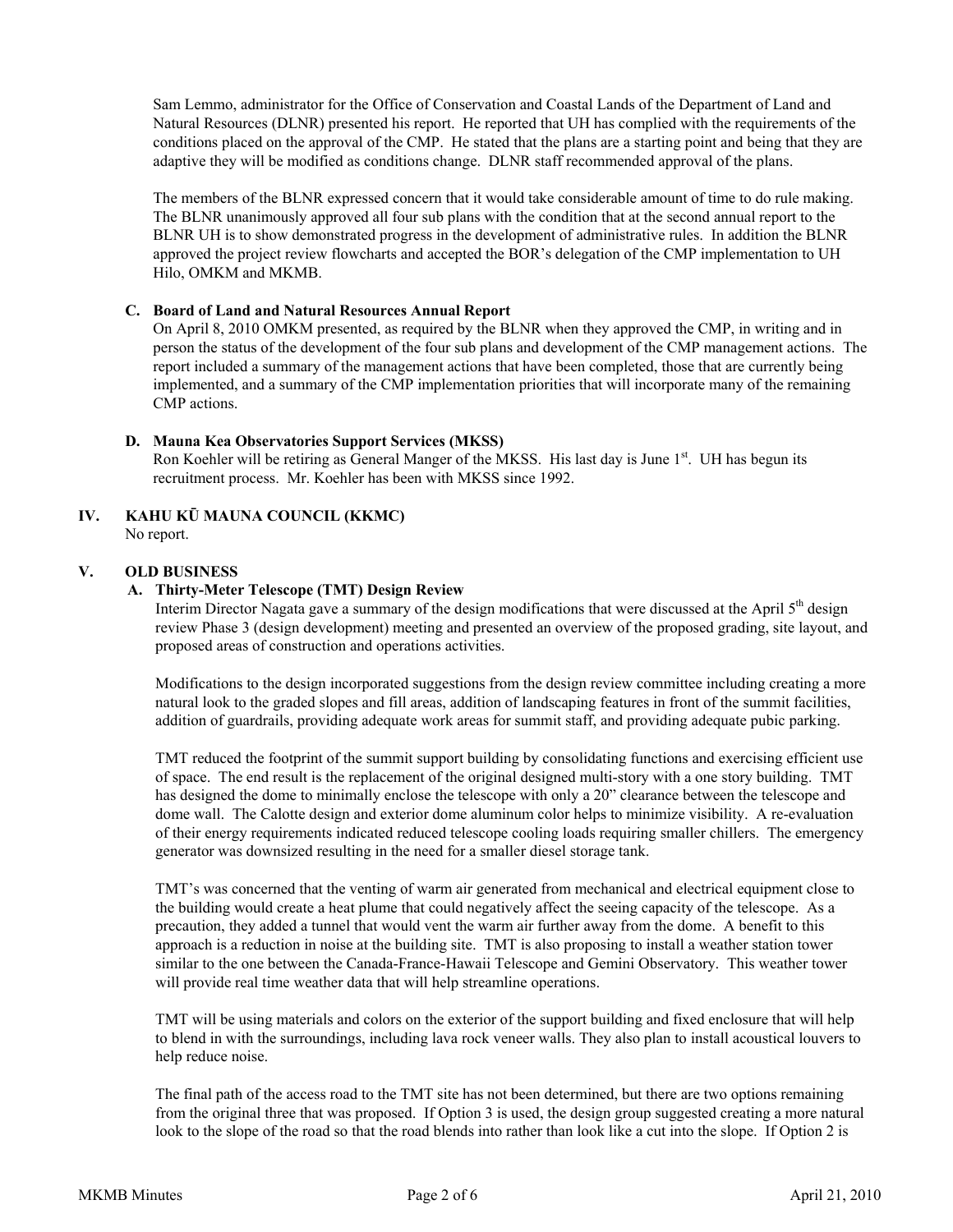selected, an additional option (2A, 2B, or 2C) will be needed to address concerns raised by the Smithsonian Submillimeter Array (SMA). Of particular concern to SMA is the increase in the slope of the Option 2 road resulting from improvements that would be made by TMT. The result would be a slope that is too steep for their antennae transporter to use. Option 2A would be nearly adjacent to the existing portion of the Option 2 road and would require some form of a retaining wall; Option 2B would be a short leg between two SMA antennae roads and parallel to the Option 2A. Option 2C would be two connector roads between antennae pads. Options 2A, 2B, and 2C would allow SMA to access their antennas and bypass the steeper Option 2 road.

Debbie Ward had a question about containment of fluids and solids. The public has addressed concerns for years about sewage on the mountain; aluminizing, mercury and other spills. She asked about the storage of diesel fuel that may be subject to earthquake hazards.

Interim Director Nagata replied these issues would be discussed in TMT's environmental impact statement presentation. She added as part of TMT's design they will have a closed septic system and all waste water will be transported off the mountain.

# **B. Thirty-Meter Telescope (TMT) Final Environmental Impact Statement (FEIS)**

Jim Hayes, consultant for TMT, gave an overview of the FEIS including the purpose and Hawaii state regulatory requirements related to the development of an EIS. He also discussed that a Federal EIS was not prepared because the National Environmental Policy Act (NEPA) had not been triggered. In addition no federal agency has committed to the project.

Mr. Hayes described some of the major refinements that were made since the Draft EIS, including the downsizing of the support building; elimination of the access road Option 1; the elimination of a satellite office in Waimea; refinements based on the CMP and sub plans; and refinements and expansion of mitigation measures based on inputs received, in particular those relating to cultural resources.

Potential impacts included a disturbance of about 0.2 acres of wēkiu bug habitat representing a small percentage of bug habitat. Mr. Hayes also mentioned that there are no historic properties, unique habitats or geologic features at or near the TMT site. A small portion of the access road will impact the base of the Puʻu Hau Oki. There are some potential land use related impacts such as visual impacts resulting from the height of the dome, generation of domestic and solid waste, and noise and dust resulting from vehicles traversing the road. Potential beneficial impacts include the generation of about 140 full time positions to support operations, as well as the support of construction jobs over the eight year construction period.

Project impacts were evaluated against the 13 significance criteria listed under Chapter 343. Impacts were also evaluated based on existing conditions including the presence of existing observatories and roads in the summit region and the visibility of existing observatories from other parts of the island. Based on existing conditions impacts of the project were not evaluated to be significant. A number of substantial, significant and adverse cumulative impacts exist due to past and present actions, but the project's foreseeable actions were determined to add a limited increment to the cumulative impact and would not result in a significant change in the level of cumulative impact.

Mr. Hayes described mitigation measure relating to cultural and biological resources including, for example, cultural and natural resources training programs; cultural, archaeological and arthropod monitoring during construction; a zero discharge waste system; and wēkiu bug habitat restoration study. Construction area mitigation includes a ride sharing program; fencing off adjacent areas to avoid disturbance; and controls to minimize dust, noise and fire. The project's design to minimize the size of the dome and aluminum-like finish are mitigation measures related to the impact on visual and aesthetic resources. Additional mitigation measures included a \$1 million community benefits package for a locally chosen and managed education programs; partnering with UH Hilo, Hawaii Community College and the Department of Education to train today's students for future TMT careers; and as much as possible fill TMT operations positions locally.

# Public Comments

Ms. Ward, a member of the Sierra Club and co-chair of the Mauna Kea issues committee at the Chapter Level, stated the EIS is a State EIS and not a Federal EIS, even though some federal funds have already been expended,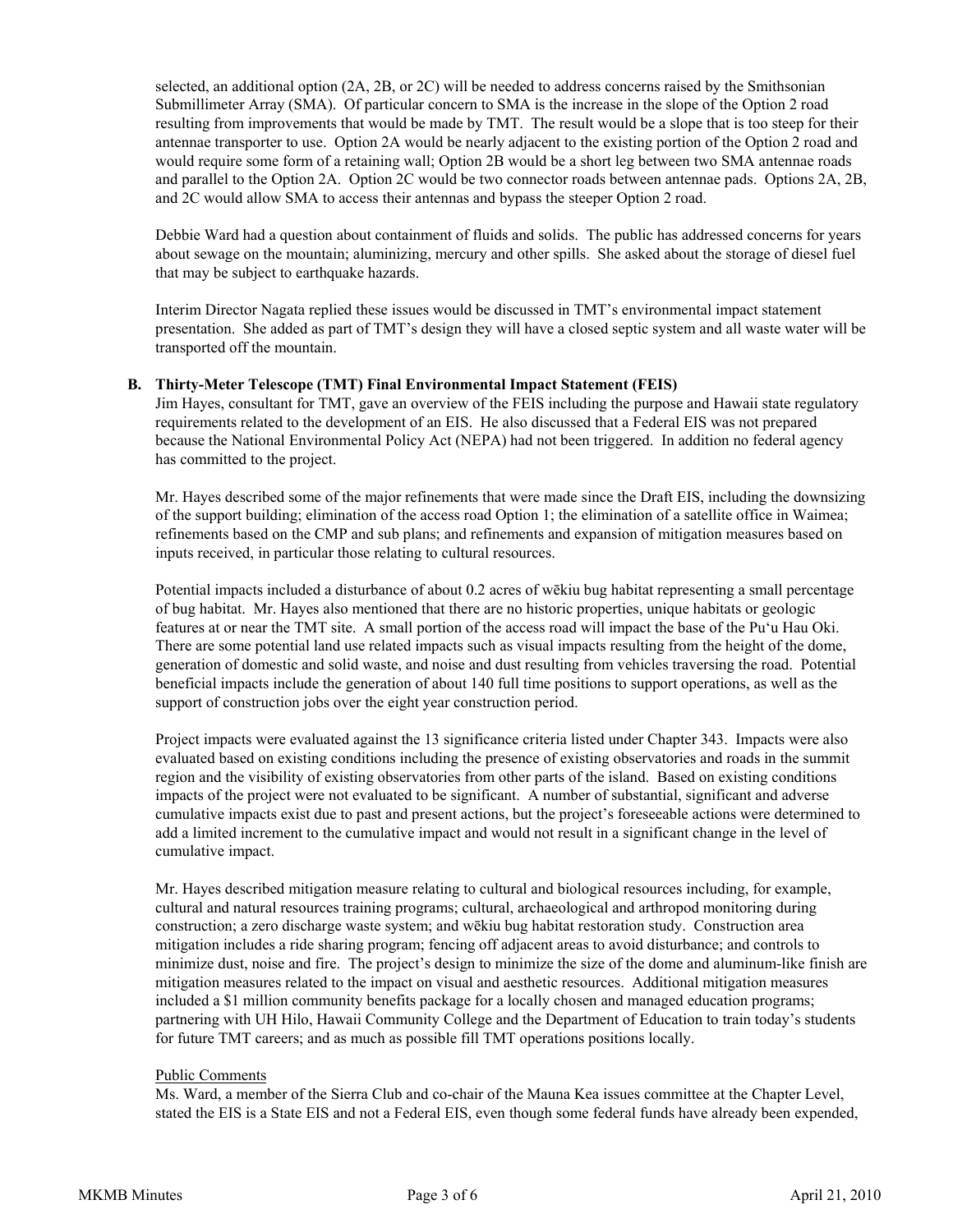but a federal EIS has not been triggered. She asked what would trigger a federal EIS and who determines the triggering process?

She also stated that the draft EIS draft did not include the sub plans, which are now part of the CMP that was approved by the BLNR, so they were not available for public comment during the draft EIS process. The entire CMP is still in litigation at the Intermediate Court of Appeals. The data gaps according to Ms. Ward that are identified in the NRMP preclude decisions on future development until those data gaps are filled. There is still a lack of information on the flora, the fauna, and hydrology on the summit. She also stated the draft EIS did not include any discussion of the Decommissioning Plan that also discusses future development.

Mary Begier, speaking as the president of the Hawaii Island Chamber of Commerce (HICC), stated HICC started reviewing the EIS on Monday afternoon. The Executive Summary contains a lot of information. Although she was not prepared to comment on it today, she looks forward to continuing to learn. She is asking the MKMB to move forward. She believes the TMT and the MKMB have demonstrated the integrity that is required for this project to be a success, not only a financial success, but for our community and our citizens.

Wallace Ishibashi, business agent for the International Longshore and Warehouse Union (ILWU) and chairman of the Big Island Labor Alliance representing all the labor unions on the Island, stated their support of this project. He commends this Board for taking the time and conducting the process fairly and with much aloha and respect for the Hawaiian community. He also recognized the Board for taking the time and having the patience to recognize the concerns and complexity of the Hawaiian culture and the Hawaiian needs and concerns. Although he is here for jobs, it is not about jobs. It is about dignity and bringing love into the home. We cannot solve all the social problems in our community, but projects like this make a big difference in getting the workforce working. For every employee hired to work don't forget the workforce behind the individual - the wife that has to get up early to pack their lunch, the children who will step on the dad's back for the pain that he suffers when he is working on a project. It is also about those who provide dignity at work. This is what brings our community to a higher standard of love and understanding, to alleviate the stress in the home, which we are experiencing heavily in the labor movement. It is about building trust and understanding between labor and management. We went together hand in hand to move this project along. Ultimately it is for the betterment of the community.

Leslie Isemoto, first vice-president of the Hawaiʻi Island Contractors Association which represents about 137 member companies of contractors and associate members in the construction industry. When they first heard about the TMT project he personally met with TMT to talk about the project. He brought them to their Board of Directors. Since that time, their Board has sincerely and enthusiastically supported this project one hundred percent. Looking at some of the numbers provided 140 jobs on the operation side and support for our community on the retail side. Construction jobs are desperately needed. The longevity of the TMT will provide a much needed boost to the economy. We are here to support TMT and are looking forward to getting the final EIS approved.

Myles Miyasato, representing the Operators Union, spoke in support of the EIS and on the process. TMT held a number of community meetings and provided a lot of visual material and information. They gave a short presentation followed by questions and answers. Those who were not comfortable speaking publicly could submit written comments on comment sheets provided. TMT addressed all the questions, heard all the concerns; and the meetings were transparent and open. The majority of the people at the meetings spoke in support. Even those who had concerns were not against the project. This is the opportunity to have the most advanced telescope on the Big Island. From what he has seen of the process it was done in good faith and according to the law. He asked the Board's support of the EIS approval.

Robert Saunders stated he really appreciated the volunteer effort of the board including the many hours even though they do not receive any compensation for their time. He too volunteers in the community serving on the Hawaii Island Economic Development Board (HIEDB). They started an ad hoc committee to work with TMT when they first came to our community to see if they could find a path that would lead them to a project that would achieve their scientific endeavors and benefit the community. He believes they have reached that. A concrete example of that is the Hawaii Island New Knowledge (THINK) Fund. This will have a tremendous impact on our community. HIEDB is working with TMT to establish the framework and governance that will guide this education fund. It is envisioned that the THINK Fund will foster excellence and learning for all students on Hawaii Island. THINK will serve as a focal point for attracting, gathering and redistributing private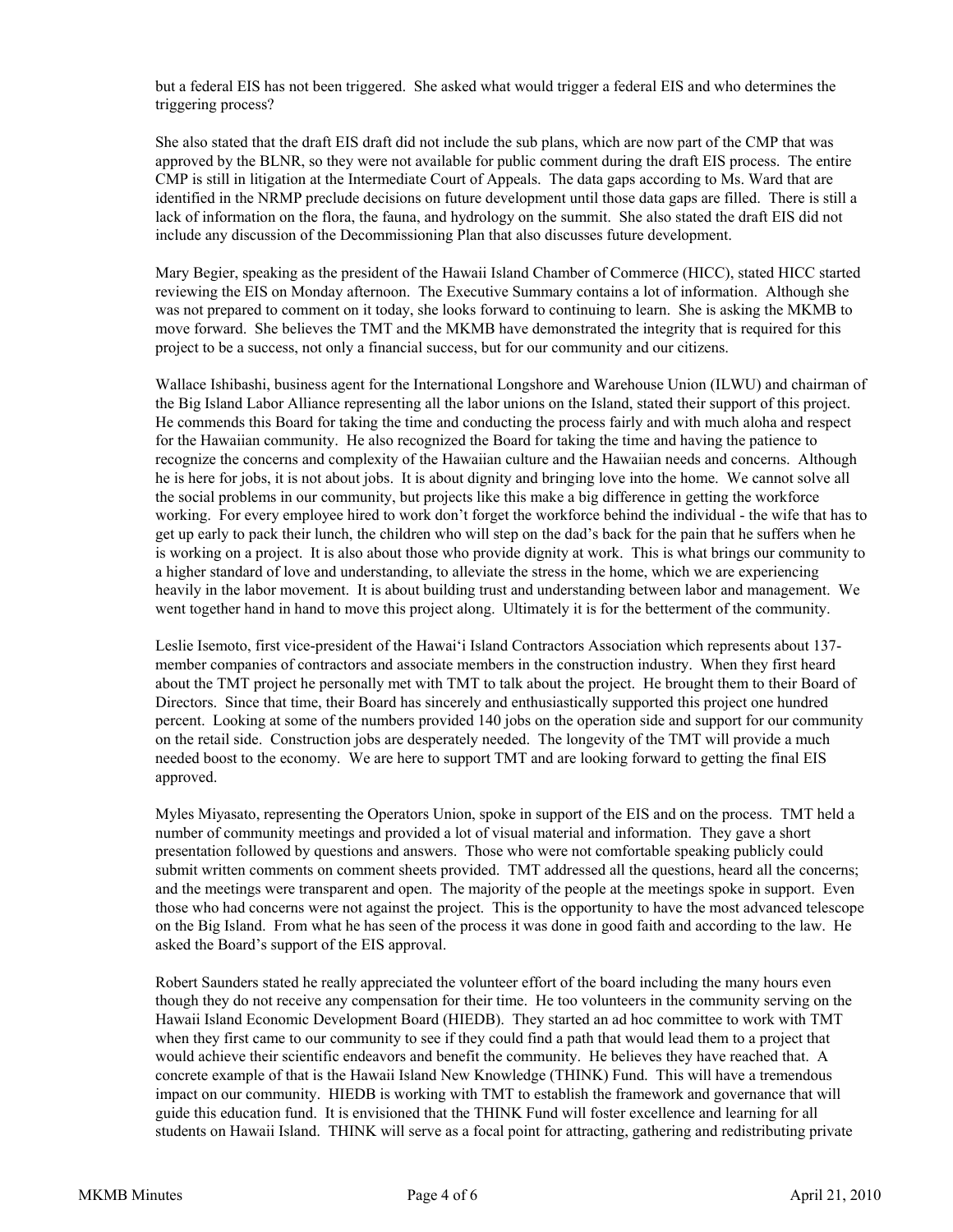and public sector resources in support of teachers and the children who are this community's future. THINK will center on educational initiatives for residents and students on this island, and this island only. TMT will provide one million dollars annually to the THINK Fund over the lifetime of the lease. This kind of commitment will have a profound long-term positive impact on our island and will truly make a difference. Over the last year he has attended many of TMT's pre-scoping as well as draft EIS public meetings, and support for this education fund has been overwhelming. He asked that we provide a timely and positive recommendation for the project EIS.

Jim Kennedy spoke as a member of the County of Hawaii Workforce Investment Board and also a retired manager from Gemini. In that role he discovered it was difficult despite their best efforts to fill a lot of positions with local people, which was his preference. It is very expensive bringing people over from the mainland. The County's Workforce Development Investment Board in cooperation with the directors of all of the observatories including the TMT want to do an analysis to try to understand how many jobs there are in the various disciplines, and what kind of educational preparation is necessary. They would like to work with local educational resources develop programs and seek funds to support the development of programs in the community that will give kids and adults opportunities for jobs at the observatories and TMT. There are delighted to have TMT's participation.

Ed Stevens clarified, for the record that the summit of Mauna Kea has three puʻus – Puʻu Wekiu, the actual summit; Puʻu Kea, the ridge on which Gemini and UH are located; and Puʻu Hau Oki, where Subaru and Keck are located. Access road Option 3 cuts into the side of Puʻu Hau Oki. This may seem trivial, but it is important to him to have accuracy when referencing the mountain. The three cinder cones comprise Kūkahauʻula.

# **C. Executive Session**

Chair Taniguchi asked for a motion to move into executive session to discuss issues pertaining to the Board's powers, duties, privileges, immunities, and liabilities pursuant to HRS §92-5(a)(4). It was moved by Ron Terry and seconded by Herring Kalua to enter into executive session. Upon unanimous approval, the executive session commenced at  $10:40$  a.m.

Executive session concluded at 11:50 a.m. and after a five minute break, the Board returned to public session.

# **D. Thirty-Meter Telescope (TMT) Final Environmental Impact Statement (FEIS)**

Before moving on with the action item, Chair Taniguchi asked Jim Hayes to respond to Ms. Ward's earlier questions and concerns.

Mr. Hayes explained that the determination whether NEPA is triggered is made by the federal agency. It cannot be made by TMT or by the State. In the case of TMT, the National Science Foundation (NSF) did not provide a significant amount of funding to TMT and it was not used for purposes which would have an effect on the environment.

A lot of work has been done on Mauna Kea some dating back to 1982 relating to wēkiu bugs and other studies dating back even earlier. The TMT project looked at the entire 36-acre Area E plus a buffer zone. Their scientists, including lichen specialists, and geologists surveyed the access way corridor and the batch plant staging area. Some of this was not done just for observatories, but for general scientific purposes and other uses of the mountain. Although there are data gaps there are numerous conceptual ideas and published papers, for example, the hydrologic cycle on the mountain. Data has been collected that characterize the impacts of this project and they have been documented and disclosed in the EIS. It is his understanding that the implementation of the CMP by OMKM will continue to fill in data gaps.

Mr. Hayes indicated the diesel fuel tank has been reduced from a 5,000 gallon tank to a 2,000 gallon tank. The storage tank will meet regulatory specifications such as a double containment system including the pipes, and an alarm system. There are best management practices for managing diesel storage.

The design of the support building contains drains into which all liquids discharged from various processes would drain into certain tanks. These tanks are also protected and will be pumped out and treated appropriately.

Mr. Stevens asked if TMT had a report on whether the wēkiu bug has propagated or died off in the small area were the bugs were found on access road Option 3. Mr. Hayes stated no research has been done since their earlier